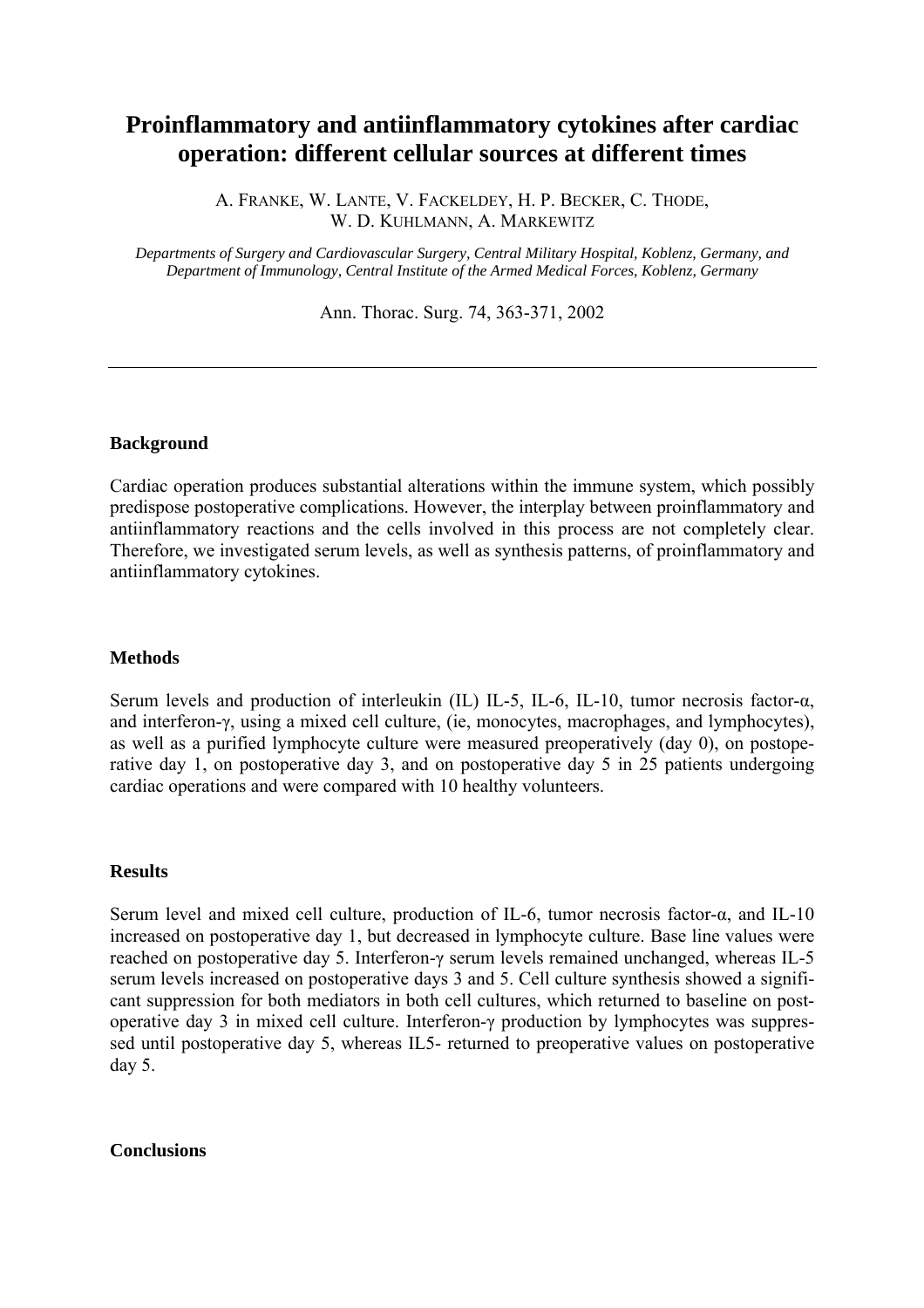Cardiac operation induces a biphasic immune response. The first phase (postoperative day 1) appears to represent the proinflammatory and antiinflammatory reaction of the innate immune system returning to baseline on postoperative day 3. The second phase (postoperative day 5) may represent the response of the adaptive immune system and is characterized by an antiinflammatory type of reaction. This may explain why the systemic inflammatory response occurs immediately after cardiac operation, whereas infections occur later.

# **References**

- 1. Asimakopoulos G. Mechanisms of the systemic inflammatory response. Perfusion 1999; 14:269-77.
- 2. Wan S, LeClerc JL, et al. Inflammatory response to cardiopulmonary bypass: mechanisms involved and possible therapeutic strategies. Chest 1997;112:676-92.
- 3. Royston D. The inflammatory response and extracorporeal circulation. J Cardiothorac Vasc Anesth 1997;11:341-54.
- 4. Cremer J, Martin M, et al. Systemic inflammatory response syndrome after cardiac operations. Ann Thorac Surg 1996;61:1714-20.
- 5. Markewitz A, Lante W, et al. Alterations of cell-mediated immunity following cardiac operations: clinical implications and open questions. Shock 2001;16:10-5.
- 6. Grunenfelder J, Zund G, et al. Expression of adhesion molecules and cytokines after coronary artery bypass grafting during normothermic and hypothermic car diac arrest. Eur J Cardiothorac Surg 2000;17:723-8.
- 7. Kox WJ, Volk T, et al. Immunomodulatory therapies in sepsis. Intensive Care Med 2000;26:S124-8.
- 8. Struber M, Cremer JT, et al. Human cytokine responses to coronary artery bypass grafting with and without cardiopulmonary bypass. Ann Thorac Surg 1999;68:1330- 5.
- 9. Muret J, Marie C, et al. Ex vivo T-lymphocyte derived cytokine production in SIRS patients is influenced by experimental procedures. Shock 2000;13:169-74.
- 10. Kopf M, Le Gros G, et al. Immune responses of IL-4, IL-5, and IL-6 deficient mice. Immunol Rev 1995;148:45-69.
- 11. Chen CC, Manning AM. TGF-beta 1, IL-10 and IL-4 differentially modulate the cytokine-induced expression of IL-6 and IL-8 in human endothelial cells. Cytokine 1996; 8:58-65.
- 12. Hang F, Cesnjevar R, et al. Perioperative factors influencing interIeukin-10 release under cardiopulmonary bypass. Thorac Cardiovasc Surg 1999;47:361-8.
- 13. Sablotzki A, Welters I, et al. Plasma levels of immunoinhibitory cytokines interleu kin-10 and transforming growth factor-beta in patients undergoing coronary artery bypass grafting. Eur J Cardiothorac Surg 1997;11:763-8.
- 14. Ankersmit HJ, Tugulea S, et al. Activation-induced T-cell death and immune dys function after implantation of left-ventricular assist device. Lancet 1999;354:550-5.
- 15. Kox WJ, Bone RC, et al. Interferon gamma-lb in the treatment of compensatory anti-inflammatory response syndrome. A new approach: proof of principle. Arch Intern Med 1997;157:389-93.
- 16. Wölk K, Docke WD, et al. Impaired antigen presentation by human monocytes during endotoxin tolerance. Blood 2000; 96:218-23.
- 17. Zedler S, Bone RC, et al. T-cell reactivity, and its predictive role in immunosuppres sion after bums. Crit Care Med 1999; 27:66-72.